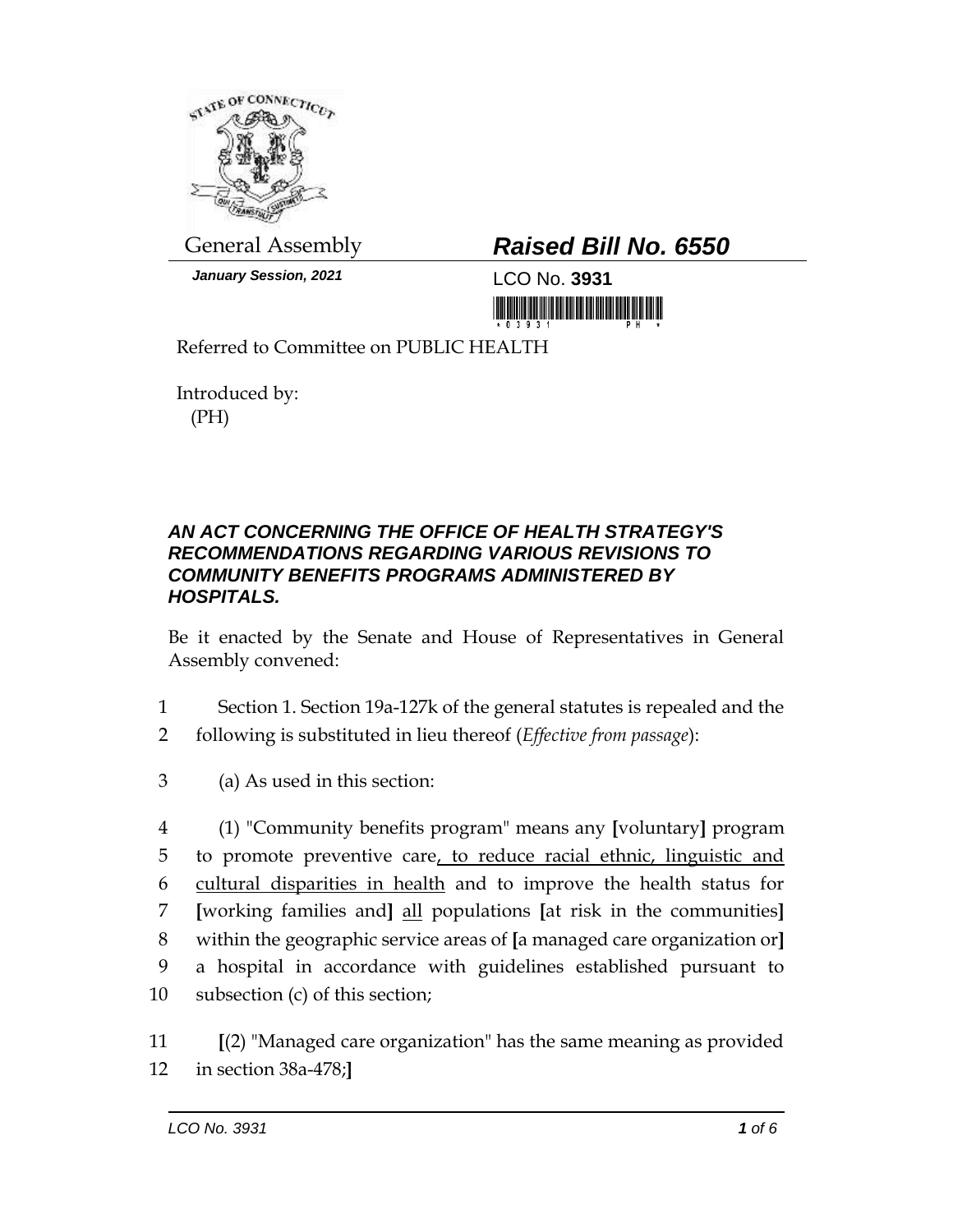(2) "Community building" means activity that protects or improves a community's health or safety and is eligible to be reported on the Internal Revenue Service form 990; (3) "Community health needs assessment" means a written assessment, as described in 26 CFR 1.501(r)-(3) conducted by a hospital that defines the community it serves, assesses the health needs of such community, and solicits and takes into account persons that represent 20 the broad interests of the community; **[**(3)**]** (4) "Hospital" has the same meaning as provided in section 19a- 490; and **[**.**]** (5) "Implementation strategy" means a written plan required by 26 CFR 1.501(r)-(3) that addresses community health needs identified through a community health needs assessment that (A) describes the actions a hospital intends to take to address the health need and impact 27 of these actions, (B) identifies resources that the hospital plans to commit to address such need, and (C) describes the planned collaboration between the hospital and other facilities and organizations to address such health need.

 (b) On or before January 1, **[**2005**]** 2022, and **[**biennially**]** annually thereafter, **[**each managed care organization and**]** each hospital shall submit to the **[**Healthcare Advocate, or the Healthcare Advocate's**]** Health Systems Planning Unit of the Office of Health Strategy, or to a designee selected by the executive director of the Office of Health Strategy, a report on **[**whether the managed care organization or hospital has in place a**]** such hospital's community benefits program. **[**If a managed care organization or hospital elects to develop a community benefits program, the**]** The report required by this subsection shall comply with the reporting requirements of subsection (d) of this section.

 (c) **[**A managed care organization or**]** Each hospital **[**may**]** shall develop community benefit guidelines intended to promote preventive care, reduce racial, ethnic, linguistic and cultural disparities in health and **[**to**]** improve the health status for **[**working families and**]** all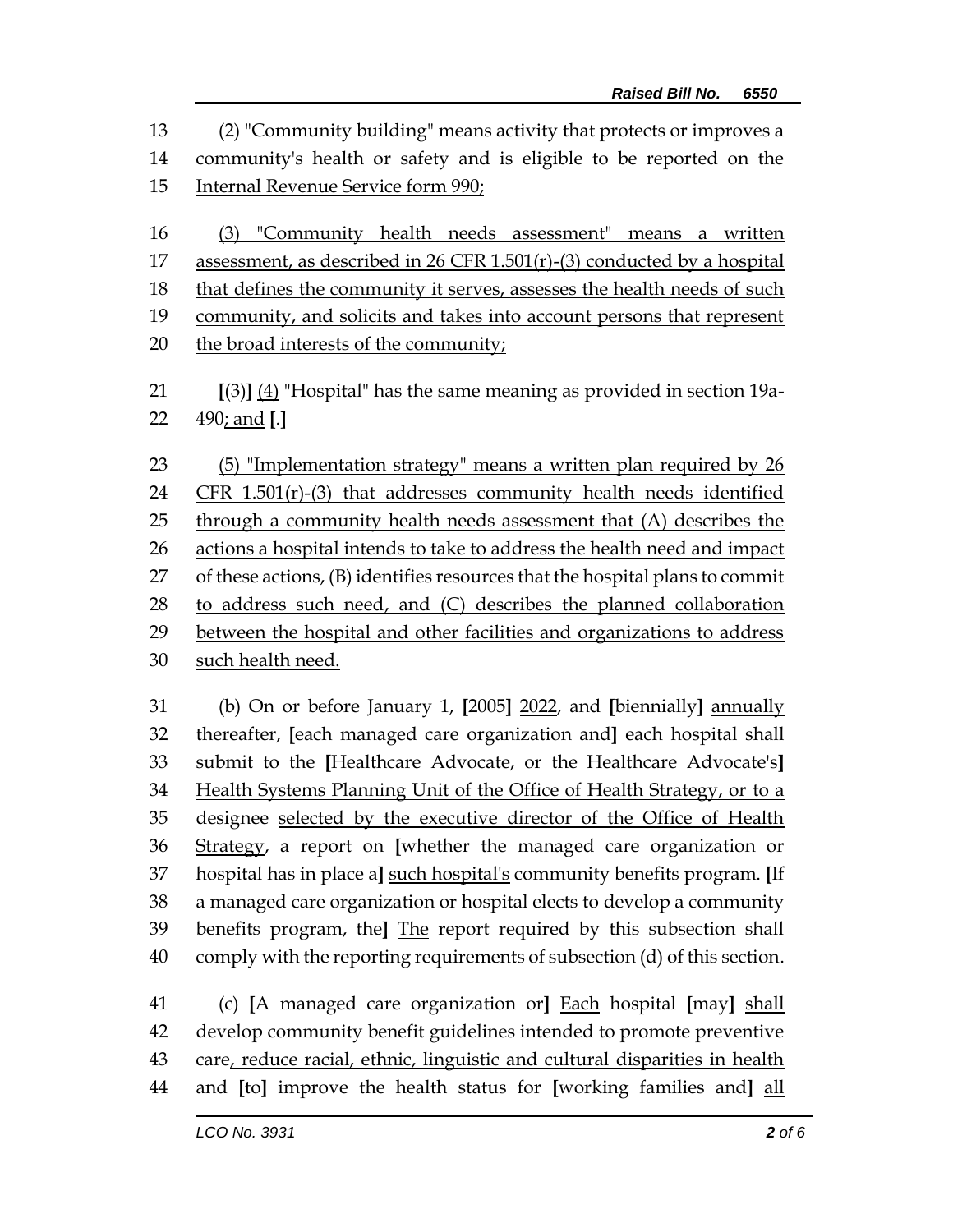populations **[**at risk**]** within the geographic service areas of such hospital, whether or not those individuals are **[**enrollees of the managed care plan or**]** patients of the hospital. The guidelines shall focus on the following principles:

 (1) Adoption and publication of a community benefits policy statement setting forth **[**the organization's or**]** such hospital's commitment to a formal community benefits program;

 (2) The responsibility for overseeing the development and implementation of the community benefits program, the resources to be allocated and the administrative mechanisms for the regular evaluation of the program;

 (3) Seeking assistance and meaningful participation from the communities within **[**the organization's or**]** such hospital's geographic service areas in developing and implementing the community benefits program and a plan for meaningful community benefit and community building investments, and in defining the targeted populations and the specific health care needs **[**it**]** such hospital should address. In doing so, the governing body or management of **[**the organization or**]** such 63 hospital shall give priority to  $(A)$  the public health needs outlined in the most recent version of the state health plan prepared by the Department of Public Health pursuant to section 19a-7, and (B) such hospital's triennial community health needs assessment and implementation 67 strategy; and

 (4) Developing its **[**program**]** implementation strategy based upon an assessment of (A) the health care needs and resources of the targeted populations, particularly a broad spectrum of age, racial and ethnic groups, low and middle-income populations, and medically underserved populations, and (B) barriers to accessing health care, including, but not limited to, cultural, linguistic and physical barriers to accessible health care, lack of information on available sources of health care coverage and services, and the benefits of preventive health care. **[**The program shall consider the health care needs of a broad spectrum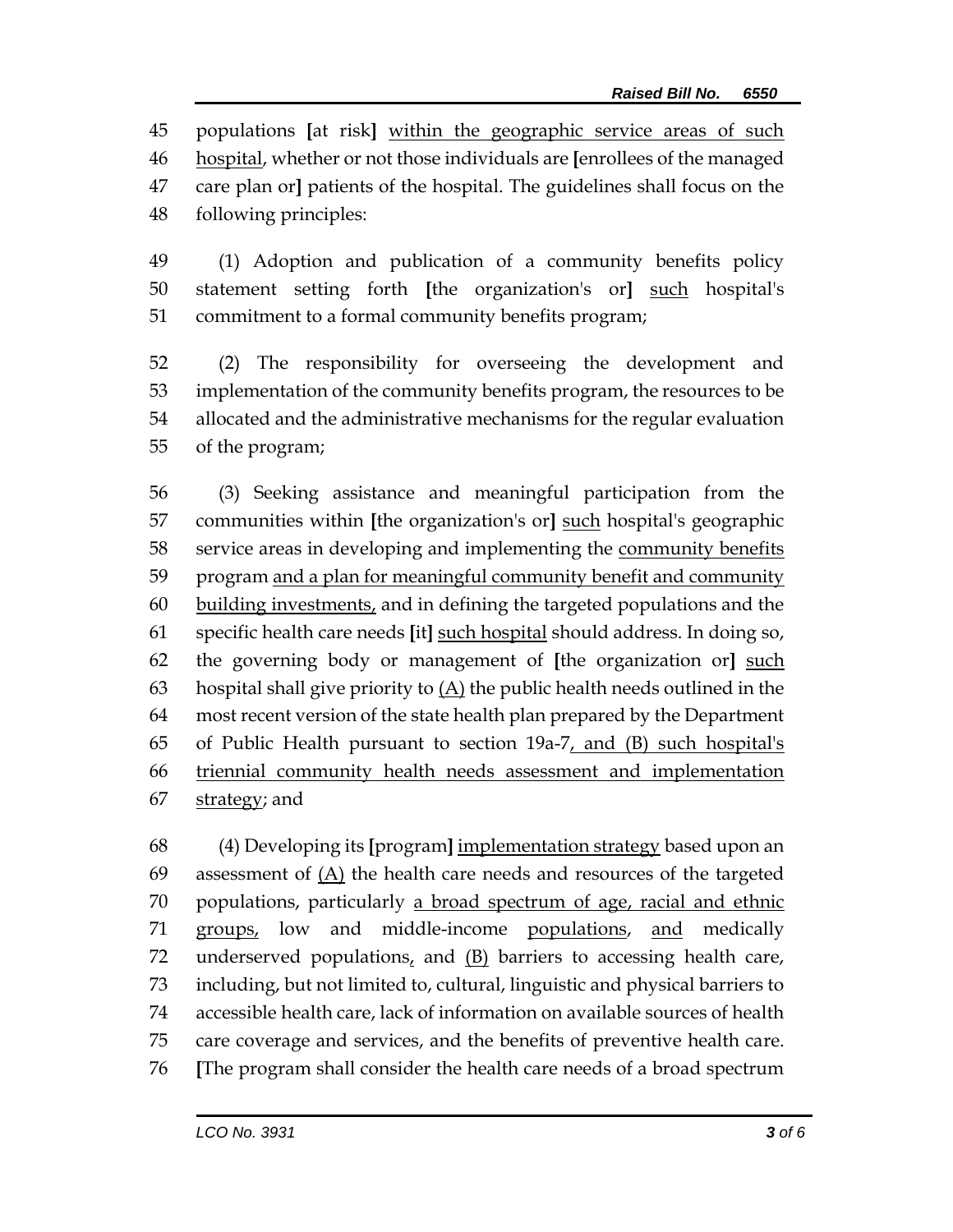of age groups and health conditions**]** Each hospital shall solicit commentary on its implementation strategy from the communities within such hospital's geographic service area and consider revisions to 80 such strategy based on such commentary.

 (d) Each **[**managed care organization and each**]** hospital **[**that chooses to participate in developing a community benefits program**]** shall include in the **[**biennial**]** annual report required by subsection (b) of this section **[**the status of the program, if any, that the organization or hospital established. If the managed care organization or hospital has chosen to participate in a community benefits program, the report shall include**]** the following components: (1) The community benefits policy statement of **[**the managed care organization or**]** such hospital; (2) the **[**mechanism**]** process by which community input and participation is solicited and incorporated in the community benefits program; (3) identification of community health needs that were **[**considered**]** prioritized in developing **[**and implementing**]** the **[**community benefits program**]** implementation strategy; (4) a narrative description of the community benefits, community services, and preventive health education provided or proposed, which may include measurements related to the number of people served and health status outcomes; (5) outcome measures **[**taken**]** used to evaluate the **[**results**]** impact of the community benefits program and proposed revisions to the program; (6) to the extent feasible, a community benefits budget and a good faith effort to measure expenditures and administrative costs associated with the community benefits program, including both cash and in-kind commitments; **[**and**]** (7) a summary of the extent to which **[**the managed care organization or**]** such hospital has developed and met the guidelines listed in subsection (c) of this section; **[**. Each managed care organization and each hospital**]** (8) for the prior taxable year, the demographics of the population within the geographic service area of such hospital; (9) the cost and description of each investment included in the "Financial Assistance and Certain Other Community Benefits at Cost", and the "Community Building Activities", sections of such hospital's Internal Revenue Service form 990; (10) an explanation of how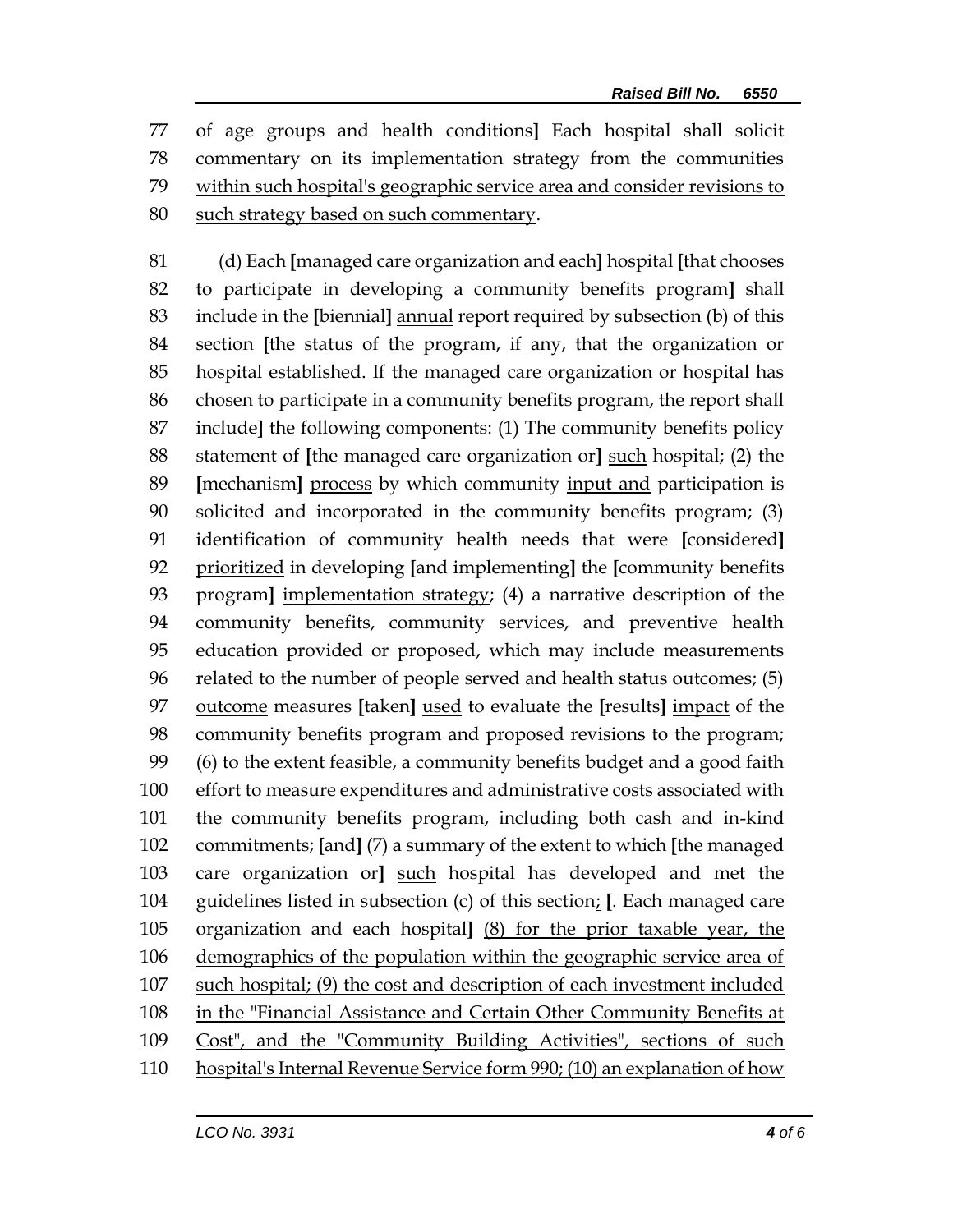| 111 | each investment described in subdivision (9) of this subsection              |  |  |
|-----|------------------------------------------------------------------------------|--|--|
| 112 | addresses the needs identified in the hospital's triennial community         |  |  |
| 113 | health needs assessment and implementation strategy; and (11) a              |  |  |
| 114 | description of available evidence that shows how each investment             |  |  |
| 115 | described in subdivision (9) of this subsection improves community           |  |  |
| 116 | health outcomes. The Office of Health Strategy shall [make a copy of]        |  |  |
| 117 | post the annual report [available, upon request, to any member of the        |  |  |
| 118 | public] required by subsection (b) of this section on its Internet web site. |  |  |
| 119 | (e) (1) Not later than January 1, 2023, and biennially thereafter, the       |  |  |
| 120 | Office of Health Strategy, or a designee selected by the executive           |  |  |
| 121 | director of the Office of Health Strategy, shall establish a minimum         |  |  |
| 122 | community benefit and community building spending threshold that             |  |  |
| 123 | hospitals shall meet or exceed during the biennium. Such threshold shall     |  |  |
| 124 | be based on objective data and criteria, including, but not limited to, the  |  |  |
| 125 | following: (A) Historical and current expenditures on community              |  |  |
| 126 | benefits by the hospital; (B) the community needs identified in the          |  |  |
| 127 | hospital's triennial community health needs assessment; (C) the overall      |  |  |
| 128 | financial position of the hospital based on audited financial statements     |  |  |
| 129 | and other objective data; and (D) taxes and payments in lieu of taxes        |  |  |
| 130 | paid by the hospital.                                                        |  |  |
| 131 | (2) The Office of Health Strategy shall consult with hospital                |  |  |
| 132 | representatives, solicit and consider comments from the public and           |  |  |
| 133 | consult with one or more individuals with expertise in health care           |  |  |
| 134 | economics when establishing a community benefit and community                |  |  |
| 135 | building spending threshold.                                                 |  |  |
| 136 | (3) The community benefit and community building spending                    |  |  |
| 137 | threshold established pursuant to this subsection shall include the          |  |  |
| 138 | minimum proportion of community benefit spending that shall be               |  |  |
| 139 | directed to addressing health disparities and social determinants of         |  |  |
| 140 | health identified in the community health needs assessment during the        |  |  |
| 141 | next biennium.                                                               |  |  |
| 142 | [(e)] (f) The [Healthcare Advocate, or the Healthcare Advocate's]            |  |  |